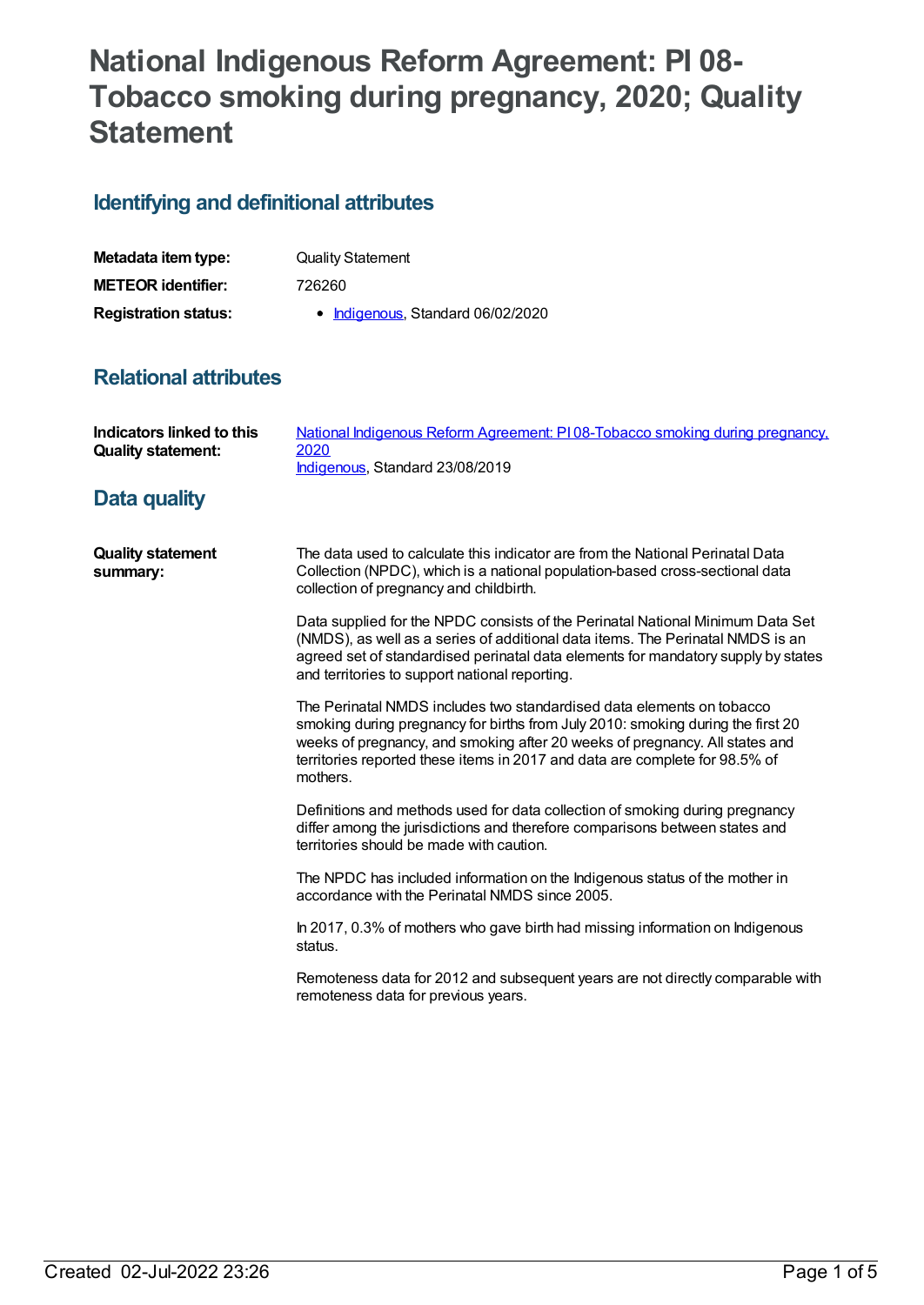| Institutional environment: | The Australian Institute of Health and Welfare (AIHW) is a major national agency set<br>up by the Australian Government under the Australian Institute of Health and<br>Welfare Act 1987 to provide reliable, regular and relevant information and statistics<br>on Australia's health and welfare. It is an independent corporate Commonwealth<br>entity established in 1987, governed by a management Board, and accountable to<br>the Australian Parliament through the Health portfolio.                                                                                                                                                                                                                                                                           |
|----------------------------|------------------------------------------------------------------------------------------------------------------------------------------------------------------------------------------------------------------------------------------------------------------------------------------------------------------------------------------------------------------------------------------------------------------------------------------------------------------------------------------------------------------------------------------------------------------------------------------------------------------------------------------------------------------------------------------------------------------------------------------------------------------------|
|                            | The AIHW aims to improve the health and wellbeing of Australians through better<br>health and welfare information and statistics. It collects and reports information on a<br>wide range of topics and issues, ranging from health and welfare expenditure,<br>hospitals, disease and injury, and mental health, to ageing, homelessness,<br>disability and child protection.                                                                                                                                                                                                                                                                                                                                                                                          |
|                            | The Institute also plays a role in developing and maintaining national metadata<br>standards. This work contributes to improving the quality and consistency of<br>national health and welfare statistics. The Institute works closely with governments<br>and non-government organisations to achieve greater adherence to these<br>standards in administrative data collections to promote national consistency and<br>comparability of data and reporting.<br>One of the main functions of the AIHW is to work with the states and territories to<br>improve the quality of administrative data and, where possible, to compile national<br>datasets based on data from each jurisdiction, to analyse these datasets and<br>disseminate information and statistics. |
|                            | The <b>Australian Institute of Health and Welfare Act 1987</b> , in conjunction with<br>compliance to the <b>Privacy Act 1988</b> (Cth), ensures that the data collections<br>managed by the AIHW are kept securely and under the strictest conditions with<br>respect to privacy and confidentiality.                                                                                                                                                                                                                                                                                                                                                                                                                                                                 |
|                            | For further information see the AIHW website www.aihw.gov.au.                                                                                                                                                                                                                                                                                                                                                                                                                                                                                                                                                                                                                                                                                                          |
|                            | Data for the NPDC were supplied to the AIHW by state and territory health<br>authorities. The state and territory health authorities receive these data from patient<br>administrative and clinical records, with the information usually collected by<br>midwives or other birth attendants. States and territories use these data for service<br>planning, monitoring and internal and public reporting                                                                                                                                                                                                                                                                                                                                                              |
| <b>Timeliness:</b>         | The reference period for the data is the calendar year 2017.                                                                                                                                                                                                                                                                                                                                                                                                                                                                                                                                                                                                                                                                                                           |
|                            | Collection of data for the NPDC is annual.                                                                                                                                                                                                                                                                                                                                                                                                                                                                                                                                                                                                                                                                                                                             |
| <b>Accessibility:</b>      | A variety of products draw upon the NPDC. Products published by the AIHW that<br>are based primarily on data from the NPDC include:                                                                                                                                                                                                                                                                                                                                                                                                                                                                                                                                                                                                                                    |
|                            | • Australia's mothers and babies annual report (e.g. AIHW 2019)                                                                                                                                                                                                                                                                                                                                                                                                                                                                                                                                                                                                                                                                                                        |
|                            | Australia's mothers and babies data visualisations                                                                                                                                                                                                                                                                                                                                                                                                                                                                                                                                                                                                                                                                                                                     |
|                            | • National Core Maternity Indicators reports and data visualisations                                                                                                                                                                                                                                                                                                                                                                                                                                                                                                                                                                                                                                                                                                   |
|                            | Ad hoc data from the AIHW are also available on request (charges apply to recover<br>costs).                                                                                                                                                                                                                                                                                                                                                                                                                                                                                                                                                                                                                                                                           |
|                            | Data for this indicator are published in a number of reports, including annually in the<br>National Indigenous Reform Agreement performance information reports (which<br>are available on the <b>Productivity Commission website</b> ) and the <b>Australia's mothers</b><br>and babies reports (e.g. AIHW 2019), and biennially in reports such as the<br>Aboriginal and Torres Strait Islander Health Performance Framework report.                                                                                                                                                                                                                                                                                                                                 |
| Interpretability:          | Supporting information on the quality and use of the NPDC, including information<br>on the quality of Indigenous status data, is published annually in the AIHW's<br>Australia's mothers and babies report (Appendixes A and D in the 2017 edition)<br>(AIHW 2019) and in the data quality statement for the NPDC.                                                                                                                                                                                                                                                                                                                                                                                                                                                     |
|                            | Readers are advised to read caveat information to ensure appropriate<br>interpretation of the performance indicator.                                                                                                                                                                                                                                                                                                                                                                                                                                                                                                                                                                                                                                                   |
|                            | Metadata information for this indicator are published in the AIHW's online metadata<br>repository, METeOR. Metadata information for the NPDC are published in the<br>National Health Data Dictionary (NHDD) on METeOR and in the Maternity<br><b>Information Matrix</b> .                                                                                                                                                                                                                                                                                                                                                                                                                                                                                              |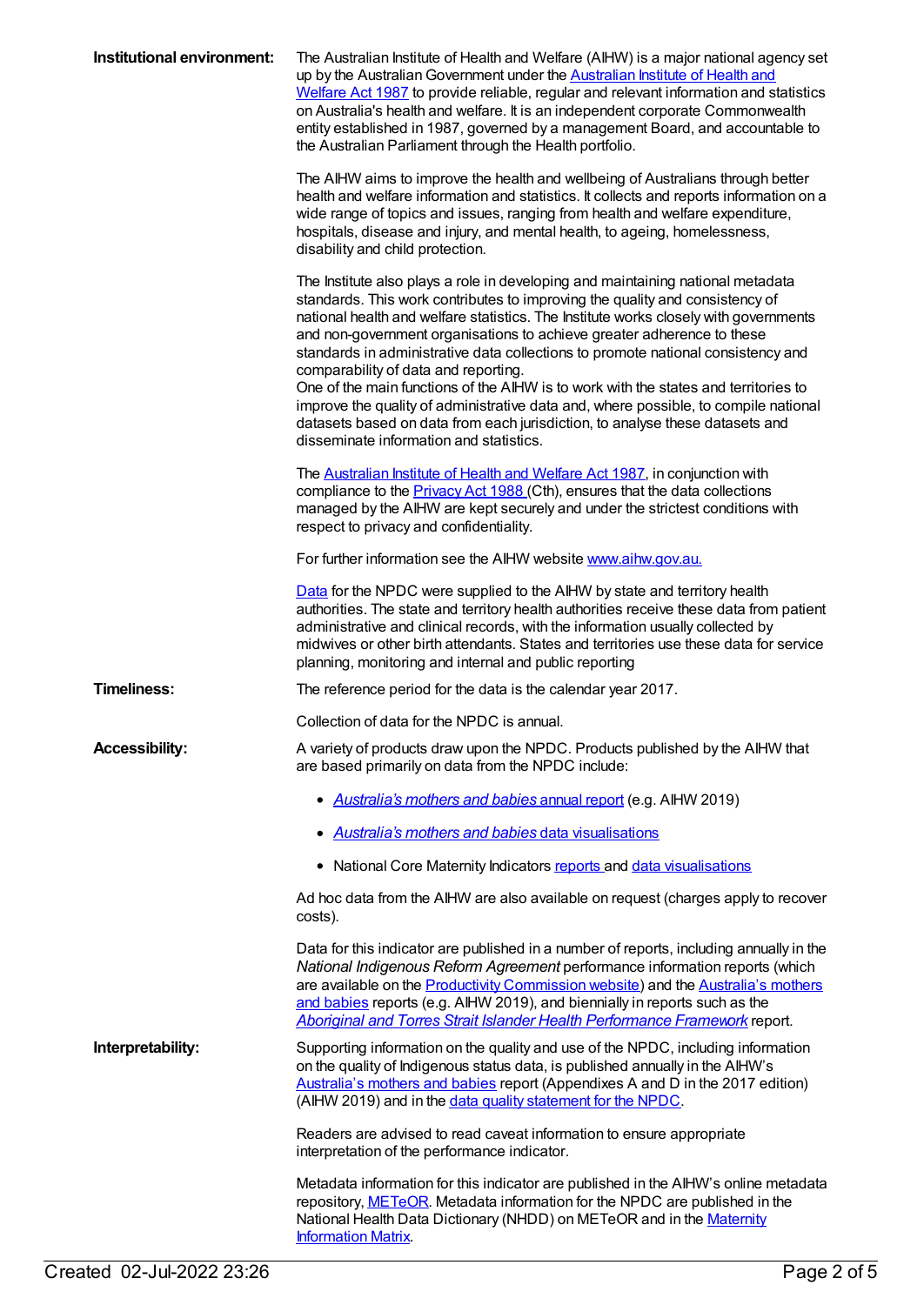**Relevance:** The NPDC comprises data items as specified in the Perinatal NMDS, plus additional items collected by the states and territories. The purpose of the NPDC is to collect information about births for monitoring pregnancy, childbirth and the neonatal period for both the mother and baby.

> The NPDC is a specification for data collected on all births in Australia in hospitals, birth centres and the community. It includes information for both live births and stillbirths, where gestational age is at least 20 weeks or birthweight is at least 400 grams. Live births and stillbirths may include termination of pregnancy after 20 weeks. Stillbirths can include fetus papyraceous and fetus compressus. In Victoria and Western Australia, data were included for both live births and stillbirths of at least 20 weeks gestation or, if gestation was unknown, the birthweight was at least 400 grams. In South Australia, data may not include all terminations of pregnancy for psychosocial reasons after 20 weeks gestation where birthweight was not recorded.

The NPDC includes data items relating to the mother—including demographic characteristics and factors relating to the pregnancy, labour and birth— and data items relating to the baby—including birth status (live birth or stillbirth), sex, gestational age at birth, birthweight and neonatal morbidity and deaths.

The NPDC includes all relevant data elements for this indicator. Smoking status of the mother and Indigenous status of the mother are data elements in the Perinatal NMDS.

In the NPDC, mother's smoking status is self-reported.

Nationally agreed data items on smoking during the first 20 weeks of pregnancy and smoking after 20 weeks of pregnancy were added to the Perinatal NMDS from July 2010. Standardised data for these items were implemented by all states and territories in 2012 except Tasmania which had partial implementation until January 2013. In 2017, data were available for all states and territories. Due to differences in definitions and methods used for data collection, care must be taken when comparing across jurisdictions. Note that in Western Australia, smoking status was determined at multiple locations and times and is therefore difficult to report accurately at time of birth.

Before 2012, non-standard data provided voluntarily to the NPDC were used when information from standard data items was not available or where standard data items did not exist. Definitions used for non-standard data items on smoking during pregnancy differed among the jurisdictions. From 2005 onwards, all states and territories asked at least one smoking question as part of their routine perinatal data collections, except Victoria which collected this information from 2009 onwards.

While each jurisdiction has a unique form for collecting perinatal data on which the format of the Indigenous status question and recording categories vary slightly, all forms have included the Perinatal NMDS item on Indigenous status of the mother from 2005.

Analysis excludes non-Australian residents, residents of external territories and where state/territory of usual residence was not stated.

Analysis by state/territory and remoteness is based on the usual residence of the mother.

Reporting by remoteness is in accordance with the Australian Statistical Geography Standard (ASGS).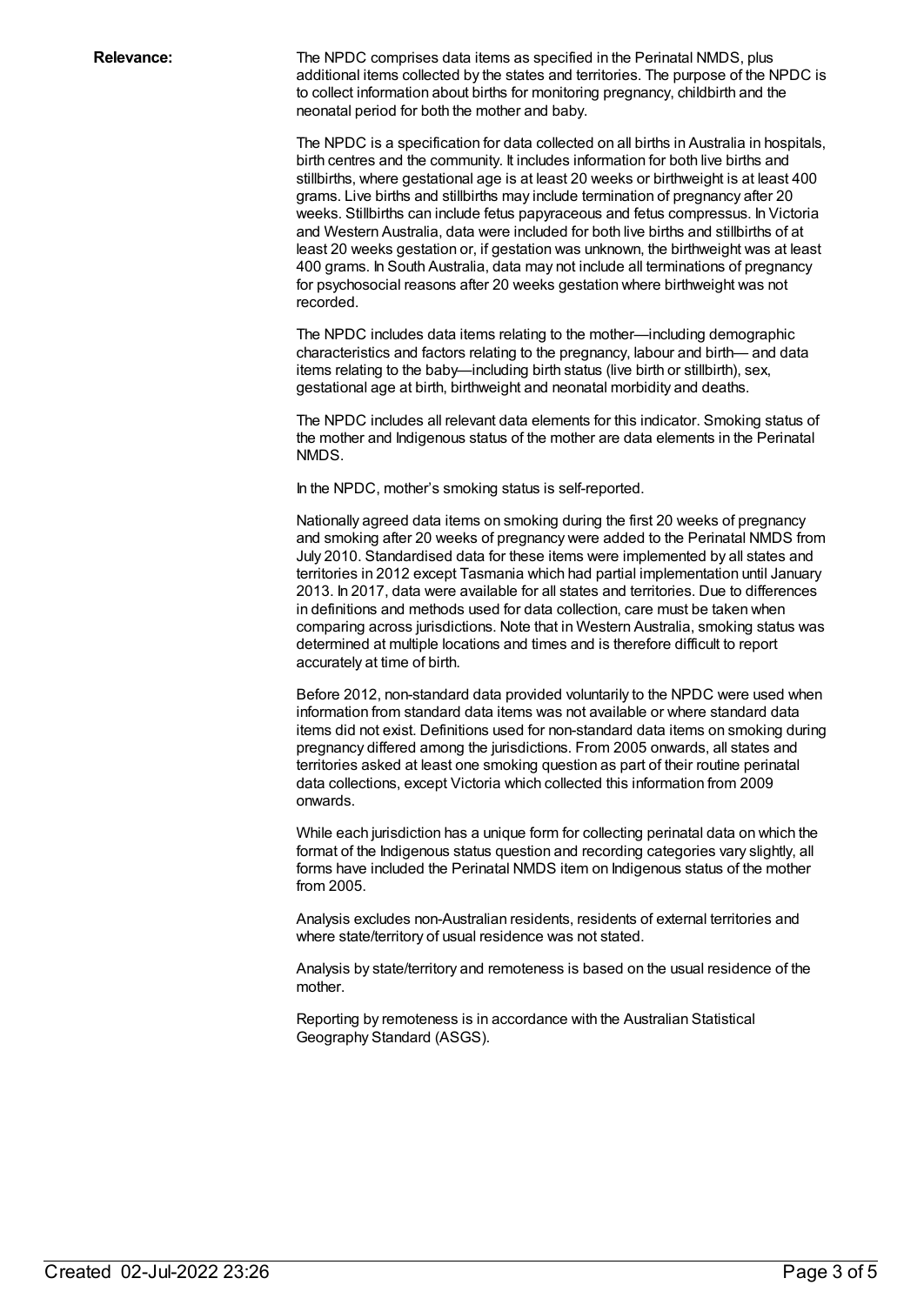**Accuracy:** Inaccurate responses may occur in all data provided to the AIHW. The AIHW does not have direct access to state and territory perinatal records to determine the accuracy of the data provided. However, the AIHW does undertake validation on all data provided by the states and territories. Data received from the states and territories are checked for completeness, validity and logic errors. Potential errors are queried with jurisdictions, and corrections and resubmissions are made in response to these queries.

> Errors may occur during the processing of data by the states and territories or at the AIHW. Processing errors prior to data supply may be found through the validation checks applied by the AIHW. The AIHW does not adjust data to account for possible data errors or to correct for missing data.

This indicator is calculated from data that has been reported to the AIHW. Before publication, data are referred back to jurisdictions for checking and review. The numbers reported for this indicator may differ from those in reports published by the states and territories for the following reasons:

- data editing and subsequent updates of state/territory databases after the supply of data to the AIHW
- data are reported by state/territory of usual residence rather than state/territory of birth.

The geographical location code for the area of usual residence of the mother is included in the Perinatal NMDS. Only 0.4% of records were for Australian nonresidents, residents of external territories or could not be assigned to a state or territory of residence in 2017. There is no scope in the data element 'Area of usual residence of mother' to discriminate temporary residence of mother for the purposes of accessing birthing services from usual residence. The former may differentially impact populations from Remote and Very remote areas, where services are not available locally.

Nationally, smoking status was not stated for 1.5% of all mothers in 2017 (1.2% of Indigenous mothers and 1.5% of non-Indigenous mothers). Data for this indicator excludes records for women whose smoking status was not stated and includes women who quit smoking during pregnancy.

Data presented by Indigenous status are influenced by the quality and completeness of Indigenous identification of mothers which may differ across jurisdictions. In 2017, information on the Indigenous status of the mother was not stated for 0.3% of mothers who gave birth. Jurisdictional differences in the level of not stated data for Indigenous status ranged from 0.0% to 2.2%, and there may also be differences in the rates of Indigenous under-identification. Therefore, jurisdictional comparisons of data by Indigenous status should be made with caution. For this indicator, records where Indigenous status was not stated were excluded from Indigenous and non-Indigenous analyses.